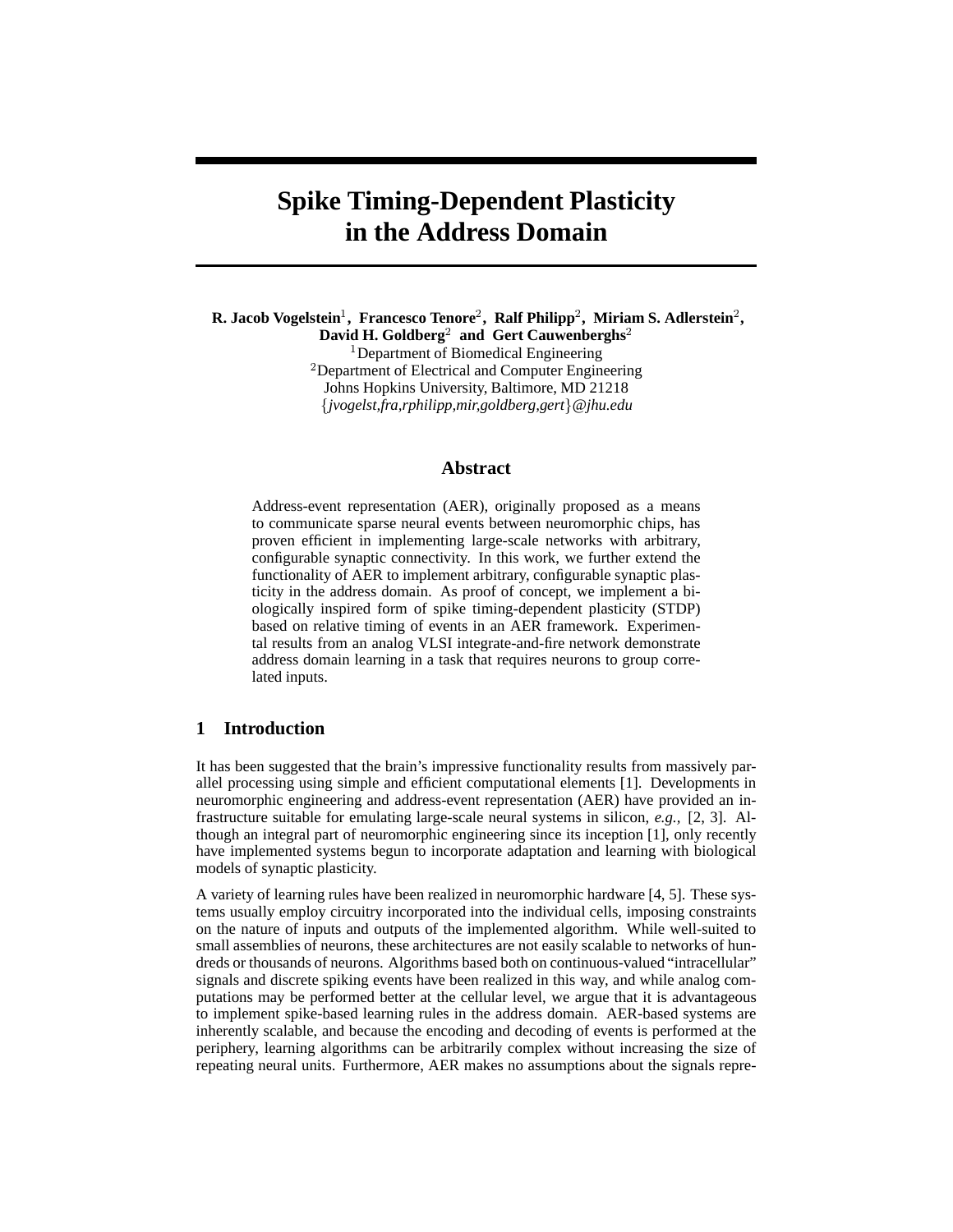

Figure 1: Address-event representation. Sender events are encoded into an address, sent over the bus, and decoded. Handshaking signals REQ and ACK are required to ensure that only one cell pair is communicating at a time. Note that the time axis goes from right to left.

sented as spikes, so learning can address any measure of cellular activity. This flexibility can be exploited to achieve learning mechanisms with high degrees of biological realism.

Much previous work has focused on rate-based Hebbian learning (*e.g.,* [6]), but recently, the possibility of modifying synapses based on the timing of action potentials has been explored in both the neuroscience [7, 8] and neuromorphic engineering disciplines[9]–[11]. This latter hypothesis gives rise to the possibility of learning based on causality, as opposed to mere correlation. We propose that AER-based neuromorphic systems are ideally suited to implement learning rules founded on this notion of spike-timing dependent plasticity (STDP). In the following sections, we describe an implementation of one biologicallyplausibleSTDPlearning rule and demonstrate thattable-based synaptic connectivity can be extended to table-based synaptic plasticity in a scalable and reconfigurable neuromorphic AER architecture.

## **2 Address-domain architecture**

Address-event representation is a communication protocol that uses time-multiplexing to emulate extensive connectivity [12] (Fig. 1). In an AER system, one array of neurons encodes its activity in the form of spikes that are transmitted to another array of neurons. The "brute force" approach to communicating these signals would be to use one wire for each pair of neurons, requiring  $N$  wires for  $N$  cell pairs. However, an AER system identifies the location of a spiking cell and encodes this as an address, which is then sent across a shared data bus. The receiving array decodes the address and routes it to the appropriate cell, reconstructing the sender's activity. Handshaking signals REQ and ACK are required to ensure that only one cell pair is using the data bus at a time. This scheme reduces the required number of wires from N to  $\sim$  log<sub>2</sub> N. Two pieces of information uniquely identify a spike: its location, which is explicitly encoded as an address, and the time that it occurs, which need not be explicitly encoded because the events are communicated in real-time. The encoded spike is called an *address-event*.

In its original formulation, AER implements a one-to-one connection topology, which is appropriate for emulating the optic and auditory nerves [12, 13]. To create more complex neural circuits, convergent and divergent connectivity is required. Several authors have discussed and implemented methods of enhancing the connectivity of AER systems to this end [14]–[16]. These methods call for a memory-based projective field mapping that enables routing an address-event to multiple receiver locations.

The enhanced AER system employed in this paper is based on that of [17], which en-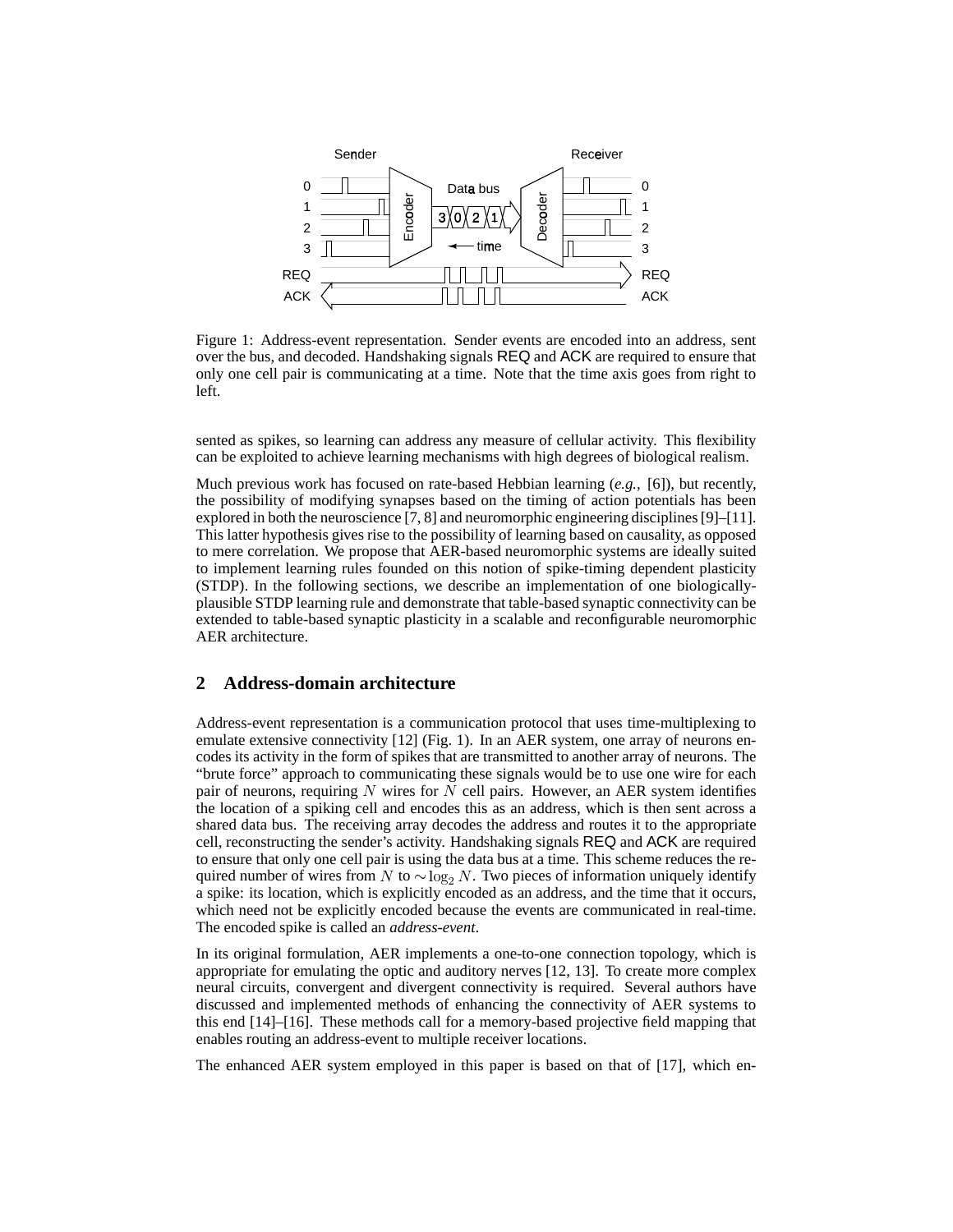

Figure 2: Enhanced AER for implementing complex neural networks. *(a)* Example neural network. The connections are labeled with their weight values. *(b)* The network in *(a)* is mapped to the AER framework by means of a look-up table.

ables continuous-valued synaptic weights by means of graded (probabilistic or deterministic) transmission of address-events. This architecture employs a look-up table (LUT), an integrate-and-fire address-event transceiver (IFAT), and some additional support circuitry. Fig. 2 shows how an example two-layer network can be mapped to the AER framework. Each row in the table corresponds to a single synaptic connection—it contains information about the sender location, the receiver location, the connection polarity (excitatory or inhibitory), and the connection magnitude. When a spike is sent to the system, the sender address is used as an index into the LUT and a signal activates the event generator (EG) circuit. The EG scrolls through all the table entries corresponding to synaptic connections from the sending neuron. For each synapse, the receiver address and the spike polarity are sent to the IFAT, and the EG initiates as many spikes as are specified in the weight magnitude field.

Events received by the IFAT are temporally and spatially integrated by analog circuitry. Each integrate-and-fire cell receives excitatory and inhibitory inputs that increment or decrement the potential stored on an internal capacitance. When this potential exceeds a given threshold, the cell generates an output event and broadcasts its address to the AE arbiter. The physical location of neurons in the array is inconsequential as connections are routed through the LUT, which is implemented in random-access memory (RAM) outside of the chip.

An interesting feature of the IFAT is that it is insensitive to the *timescale* over which events occur. Because internal potentials are not subject to decay, the cells' activities are only sensitive to the *order* of the events. Effects of leakage current in real neurons are emulated by regularly sending inhibitory events to all of the cells in the array. Modulating the timing of the "global decay events" allows us to dynamically warp the time axis.

We have designed and implemented a prototype system that uses the IFAT infrastructure to implement massively connected, reconfigurable neural networks. An example setup is described in detail in [17], and is illustrated in Fig. 3. It consists of a custom VLSI IFAT chip with a  $1024$ -neuron array, a RAM that stores the look-up table, and a microcontroller unit (MCU) that realizes the event generator.

As discussed in [18, p. 91], a synaptic weight  $w$  can be expressed as the combined effect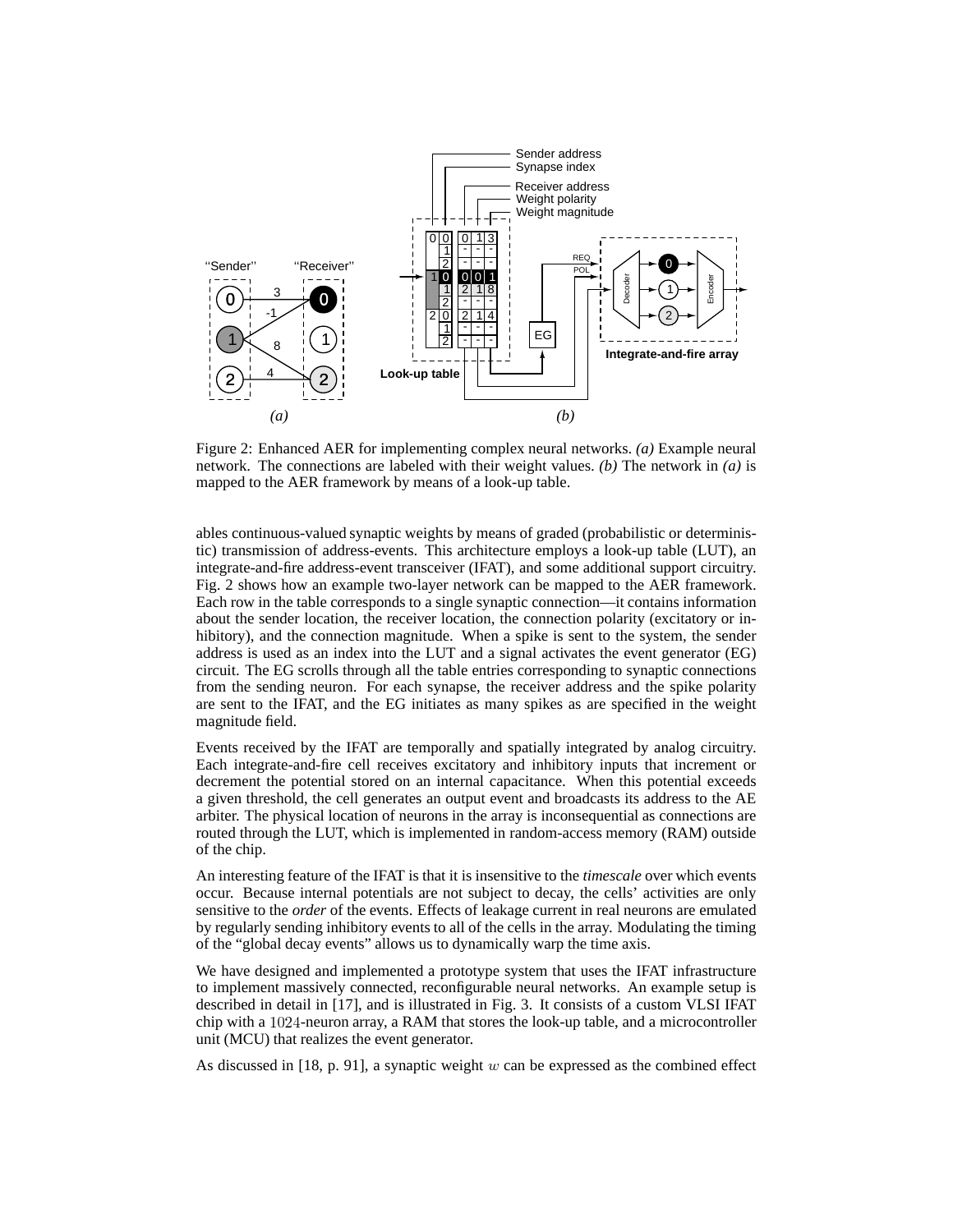

Figure 3: Hardware implementation of enhanced AER. The elements are an integrate-andfire array transceiver (IFAT) chip, a random-access memory (RAM) look-up table, and a microcontroller unit (MCU). *(a)* Feedforward mode. Input events are routed by the RAM look-up table, and integrated by the IFAT chip. *(b)* Recurrent mode. Events emitted by the IFAT are sent to the look-up table, where they are routed back to the IFAT. This makes virtual connections between IFAT cells.

of three physical mechanisms:

$$
w = npq \tag{1}
$$

where  $n$  is the number of quantal neurotransmitter sites,  $p$  is the probability of synaptic release per site, and  $q$  is the measure of the postsynaptic effect of the synapse. Many early neural network models held  $n$  and  $p$  constant and attributed all of the variability in the weight to  $q$ . Our architecture is capable of varying all three components:  $n$  by sending multiple events to the same receiver location,  $p$  by probabilistically routing the events (as in  $[17]$ ), and q by varying the size of the potential increments and decrements in the IFAT cells. In the experiments described in this paper, the transmission of address-events is deterministic, and the weight is controlled by varying the number of events per synapse, corresponding to a variation in  $n$ .

# **3 Address-domain learning**

The AER architecture lends itself to implementations of synaptic plasticity, since information about presynaptic and postsynaptic activity is readily available and the contents of the synaptic weight fields in RAM are easily modifiable "on the fly." As in biological systems, synapses can be dynamically created and pruned by inserting or deleting entriesin the LUT.

Like address domain connectivity, the advantage of address domain plasticity is that the constituents of the implemented learning rule are not constrained to be local in space or time. Various forms of learning algorithms can be mapped onto the same architecture by reconfiguring the MCU interfacing the IFAT and the LUT.

Basic forms of Hebbian learning can be implemented with no overhead in the address domain. When a presynaptic event, routed by the LUT through the IFAT, elicits a postsynaptic event, the synaptic strength between the two neurons is simply updated by incrementing the data field of the LUT entry at the active address location. A similar strategy can be adopted for other learning rules of the incremental outer-product type, such as delta-rule or backpropagation supervised learning.

Non-local learning rules require control of the LUT address space to implement spatial and/or temporal dependencies. Most interesting from a biological perspective are forms of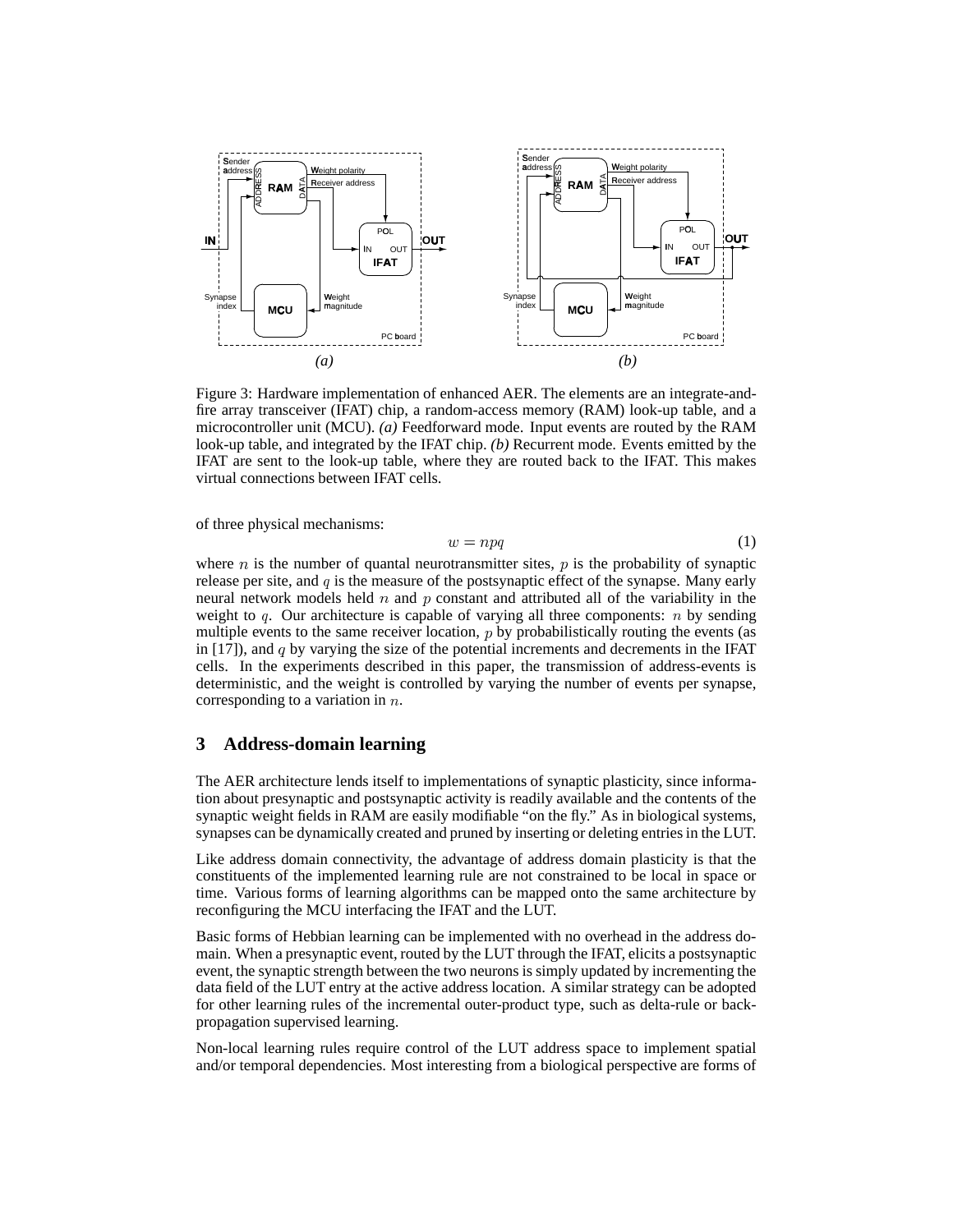

Figure 4: Spike timing-dependent plasticity (STDP) in the address domain. *(a)* Synaptic updates  $\Delta w$  as a function of the relative timing of presynaptic and postsynaptic events, with asymmetric windows of anti-causal and causal regimes  $\tau_{-} > \tau_{+}$ . *(b)* Address-domain implementation using presynaptic (top) and postsynaptic (bottom) event queues of window lengths  $\tau_+$  and  $\tau_-$ .

spike timing-dependent plasticity (STDP).

#### **4 Spike timing-dependent plasticity**

Learning rules based on STDP specify changes in synaptic strength depending on the time interval between each pair of presynaptic and postsynaptic events. "Causal" postsynaptic events that succeed presynaptic action potentials (APs) by a short duration of time potentiate the synaptic strength, while "anti-causal" presynaptic events succeeding postsynaptic APs by a short duration depress the synaptic strength. The amount of strengthening or weakening is dependent on the exact time of the event within the causal or anti-causal regime, as illustrated in Fig. 4 (a). The weight update has the form

$$
\Delta w = \begin{cases}\n-\eta[\tau_{-} - (t_{\text{pre}} - t_{\text{post}})] & 0 \le t_{\text{pre}} - t_{\text{post}} \le \tau_{-} \\
\eta[\tau_{+} + (t_{\text{pre}} - t_{\text{post}})] & -\tau_{+} \le t_{\text{pre}} - t_{\text{post}} \le 0 \\
0 & \text{otherwise}\n\end{cases}
$$
\n(2)

where  $t_{\text{pre}}$  and  $t_{\text{post}}$  denote time stamps of presynaptic and postsynaptic events.

For stable learning, the time windows of causal and anti-causal regimes  $\tau_{+}$  and  $\tau_{-}$  are subject to the constraint  $\tau_{+} < \tau_{-}$ . For more general functional forms of STDP  $\Delta w(t_{\text{pre}}$  $t_{\text{post}}$ ), the area under the synaptic modification curve in the anti-causal regime must be greater than that in the causal regime to ensure convergence of the synaptic strengths [7].

The STDP synaptic modification rule (2) is implemented in the address domain by augmenting the AER architecture with two event queues, one each for presynaptic and postsynaptic events, shown in Figure 4 (b). Each time a presynaptic event is generated, the sender's address is entered into a queue with an associated value of  $\tau_{+}$ . All values in the queue are decremented every time a global decay event is observed, marking one unit of time  $T$ . A postsynaptic event triggers a sequence of synaptic updates by iterating backwards through the queue to find the causal spikes, in turn locating the synaptic strength entries in the LUT corresponding to the sender addresses and synaptic index, and increasing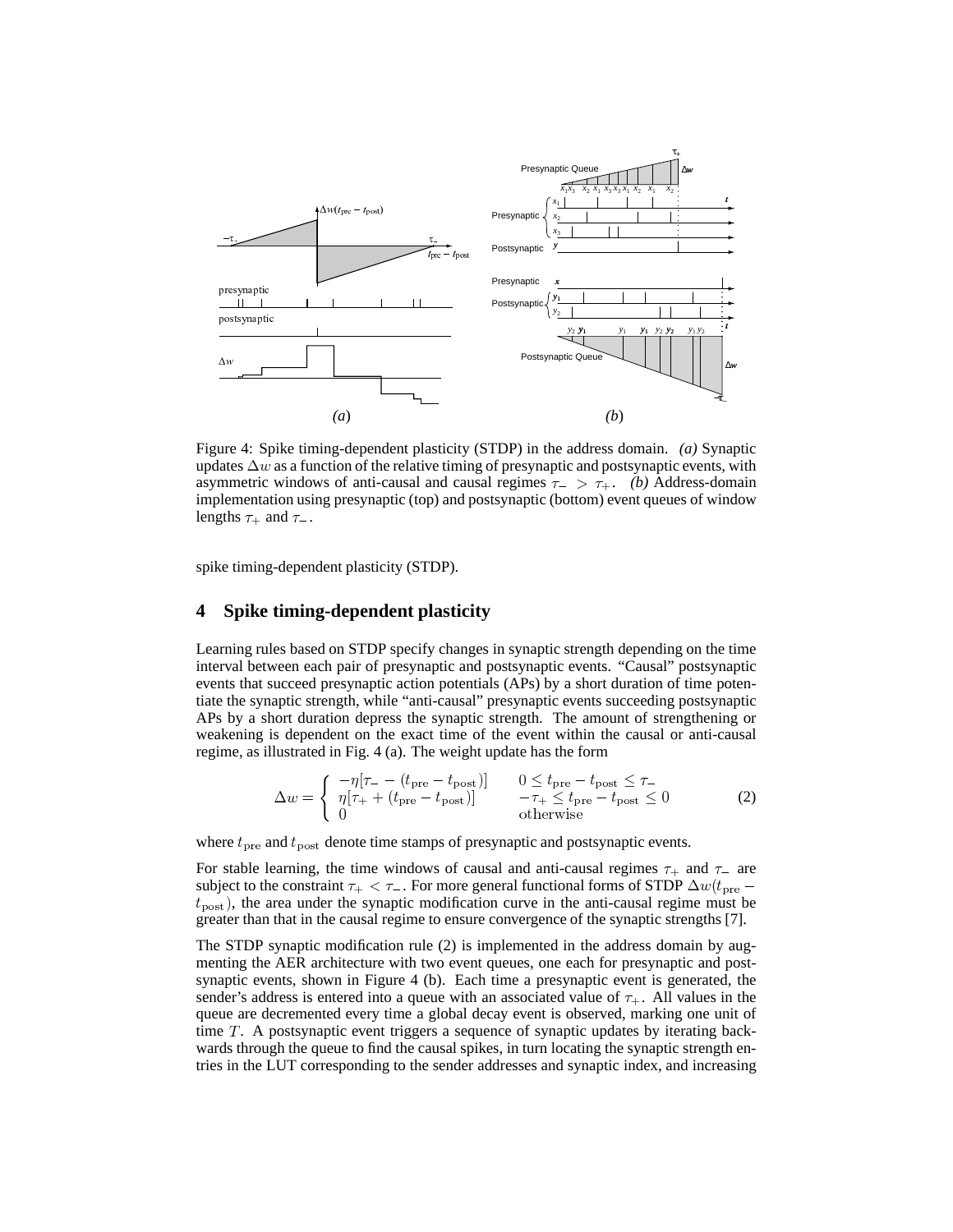

Figure 5: Pictorial representation of our experimental neural network, with actual spike train data sent from the workstation to the first layer. All cells are identical, but  $x_{18} \ldots x_{20}$ (shaded) receive correlated inputs. Activity becomes more sparse in the hidden and output layers as the IFAT integrates spatiotemporally. Note that connections are virtual, specified in the RAM look-up-table.

the synaptic strengths in the LUT according to the values stored in the queue. Anti-causal events require an equivalent set of operations, matching each incoming presynaptic spike with a second queue of postsynaptic events. In this case, entries in the queue are initialized with a value of  $\tau_{-}$  and decremented after every interval of time T between decay events, corresponding to the decrease in strength to be applied at the presynaptic/postsynaptic pair.

We have chosen a particularly simple form of the synaptic modification function (2) as proof of principle in the experiments. More general functions can be implemented by a table that maps time bins in the history of the queue to specified values of  $\Delta w(nT)$ , with positive values of  $n$  indexing the postsynaptic queue, and negative values indexing the presynaptic queue.

#### **5 Experimental results**

We have implemented a Hebbian spike timing-based learning rule on a network of 21 neurons using the IFAT system (Fig. 5). Each of the 20 neurons in the input layer is driven by an externally supplied, randomly generated list of events. Sufficiently high levels of input cause these neurons to produce spikes that subsequently drive the output layer. All events are communicated over the address-event bus and are monitored by a workstation communicating with the MCU and RAM. As shown in [7], temporally asymmetric Hebbian learning using STDP is useful for detecting correlations between inputs. We have proved that this can be accomplished in hardware in the address domain by presenting the network with stimulus patterns containing a set of correlated inputs and a set of uncorrelated inputs: neurons  $x_1 \ldots x_{17}$  are all stimulated independently with a probability of 0.05 per unit of time, while neurons  $x_{18} \ldots x_{20}$  have the same likelihood of stimulation but are always activated together. Thus, over a sufficiently long period of time each neuron in the input layer will receive the same amount of activation, but the correlated group will fire synchronous spikes more frequently than any other combination of neurons.

In the implemented learning rule (2), causal activity results in synaptic strengthening and anti-causal activity results in synaptic weakening. As described in Section 4, for an anticausal regime  $\tau_{-}$  larger than the causal regime  $\tau_{+}$ , random activity results in overall weak-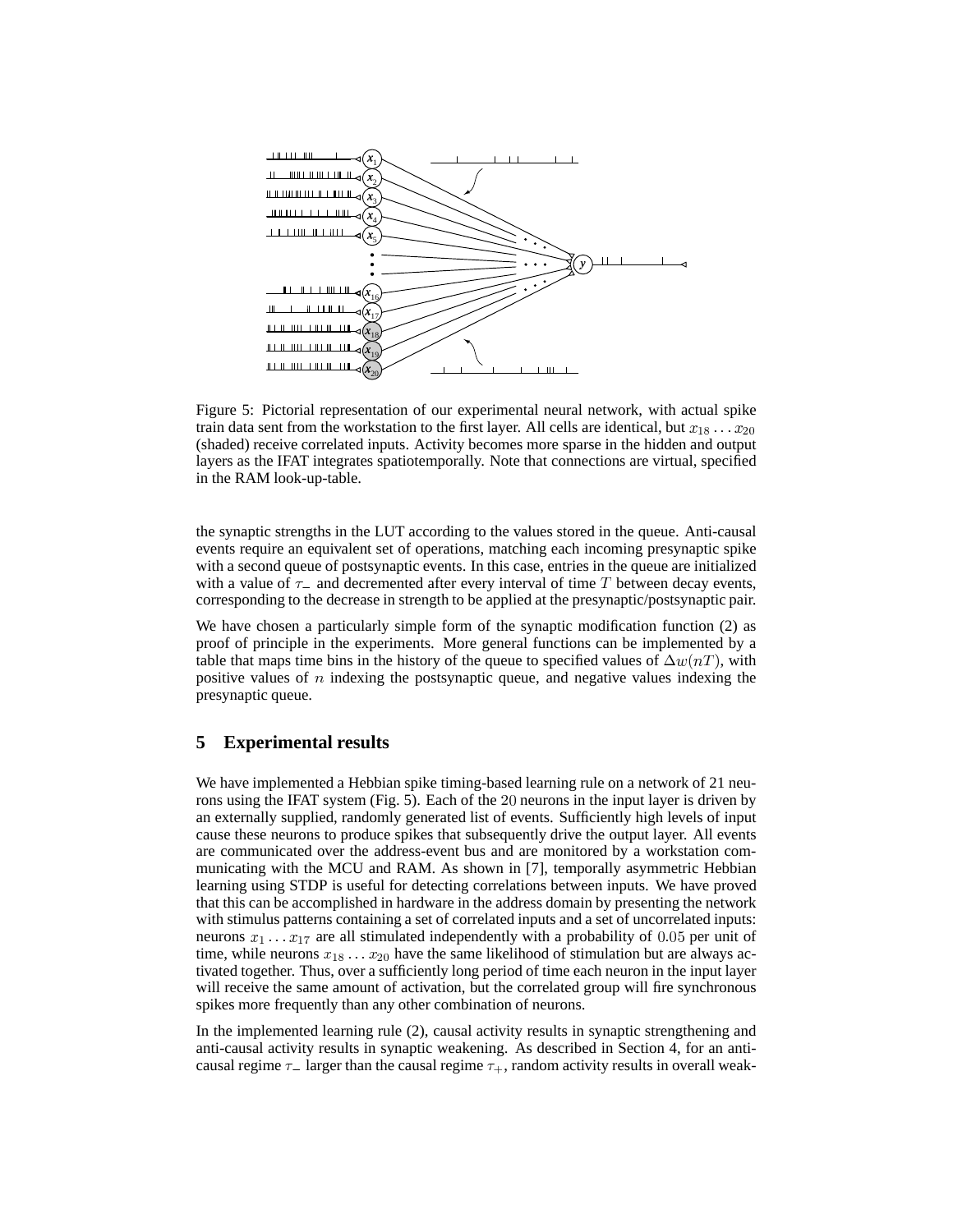

Figure 6: Experimental synaptic strengths in the second layer, recorded from the IFAT system after the presentation of 200,000 input events. *(a)* Typical experimental run. *(b)* Average  $(+SE)$  over 20 experimental runs.

ening of a synapse. All synapses connecting the input and output layers are equally likely to be active during an anti-causal regime. However, the increase in average contribution to the postsynaptic membrane potential for the correlated group of neurons renders this population slightly more likely to be active during the causal regime than any single member of the uncorrelated group. Therefore, the synaptic strengths for this group of neurons will increase with respect to the uncorrelated group, further augmenting their likelihood of causing a postsynaptic spike. Over time, this positive feedback results in a random but stable distribution of synaptic strengths in which the correlated neurons' synapses form the strongest connections and the remaining neurons are distributed around an equilibrium value for weak connections.

In the experiments, we have chosen  $\tau_{+} = 3$  and  $\tau_{-} = 6$ . An example of a typical distribution of synaptic strengths recorded after 200,000 events have been processed by the input layer is shown in Fig. 6 (a). For the data shown, synapses driving the input layer were fixed at the maximum strength  $(+31)$ , the rate of decay was  $-4$  per unit of time, and the plastic synapses between the input and output layers were all initialized to  $+8$ . Because the events sent from the workstation to the input layer are randomly generated, fluctuations in the strengths of individual synapses occur consistently throughout the operation of the system. Thus, the final distribution of synaptic weights is different each time, but a pattern can be clearly discerned from the average value of synaptic weights after 20 separate trials of 200,000 events each, as shown in Fig. 6 (b).

The system is robust to changes in various parameters of the spike timing-based learning algorithm as well as to modifications in the number of correlated, uncorrelated, and total neurons (data not shown). It also convergesto a similar distribution regardless of the initial values of the synaptic strengths (with the constraint that the net activity must be larger than the rate of decay of the voltage stored on the membrane capacitance of the output neuron).

# **6 Conclusion**

We have demonstrated that the address domain provides an efficient representation to implement synaptic plasticity that depends on the relative timing of events. Unlike dedicated hardware implementations of learning functions embedded into the connectivity, the address domain implementation allows for learning rules with interactions that are not constrained in space and time. Experimental results verified this for temporally-antisymmetric Hebbian learning, but the framework can be extended to general learning rules, including reward-based schemes [10].